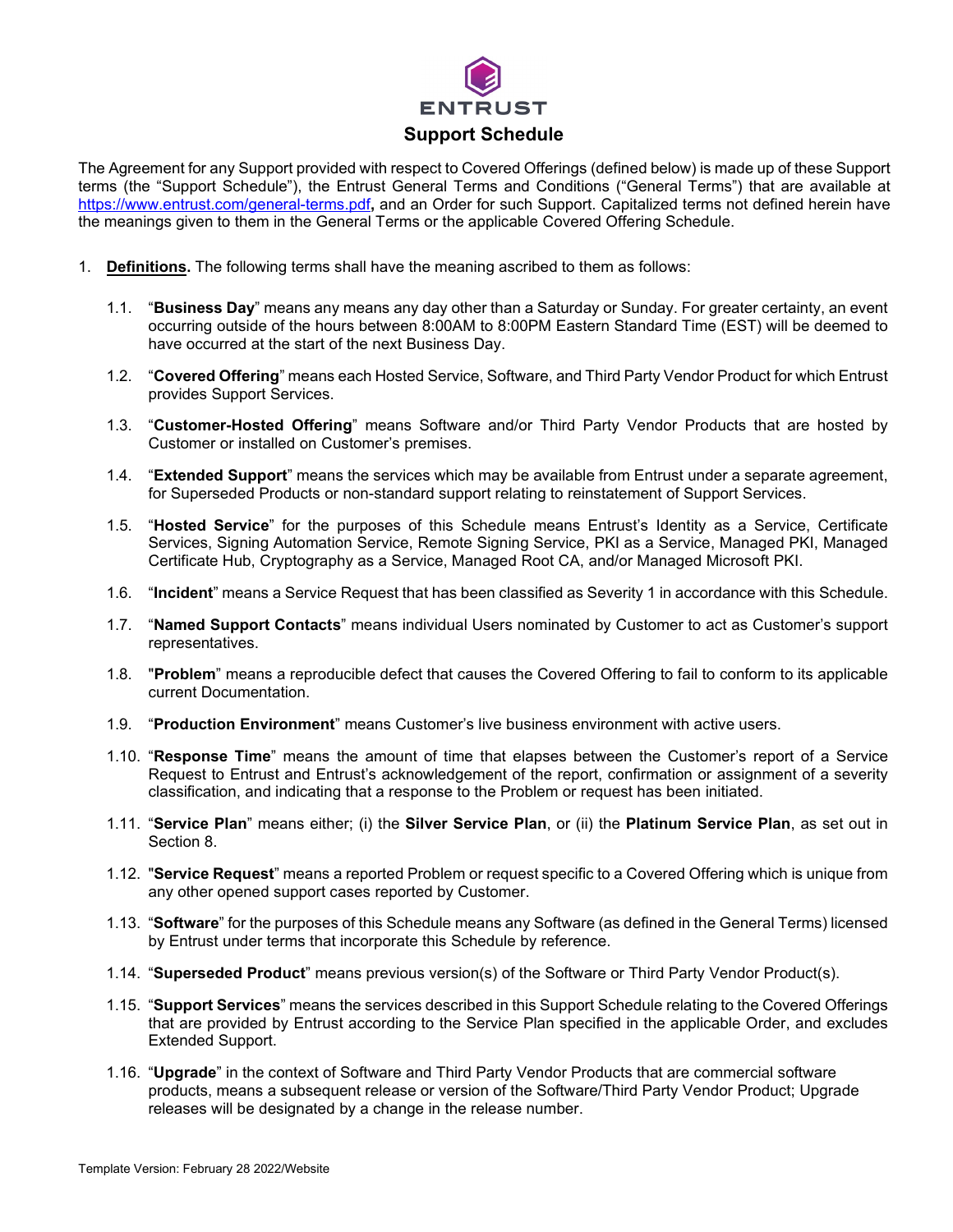

- 2. **Support Provision.** Entrust will provide the Support Services in accordance with the applicable Service Plan set out in the Order.
- 3. **Additional Benefits.** Customers who have purchased a Platinum Service Plan may be entitled to receive certain additional benefits relating to the specific type of Covered Offering that they have purchased, as set out in the Platinum Service Plan Documentation.
- 4. **Support Term.** The Offering Term for Support Services is as set out in the applicable Order, or, if not specified in the applicable Order, is for a period of twelve (12) months.

## 5. **Support Fees.**

- 5.1. Any and all fees for the Support Services will be as set out in the applicable Order and are payable in accordance with the Order and the General Terms.
- 5.2. Customer may reinstate lapsed Support Services for any currently-supported version of the Software by paying all support fees in arrears to a maximum of thirty-six (36) months. Notwithstanding the foregoing, to the extent Entrust reasonably determines that reinstatement of Support Services would require non-standard assistance (e.g. as a result of issues excluded from the scope of this Schedule), such support shall be considered Extended Support.

## 6. **Customer's Responsibilities**.

- 6.1. For Customer-Hosted Offerings, Customer shall establish proper backup procedures, in accordance with the process Documentation provided by Entrust, necessary to (i) replace critical data in the event of loss or damage to such data from any cause, (ii) recover the system in the event of error, defect or malfunction.
- 6.2. Customer will be responsible for nominating Named Support Contacts up to the maximum number permitted under the applicable Service Plan. The Named Support Contacts will be registered in Entrust's systems in association with Customer's account, and Customer may update its Named Support Contacts from time to time. Customer shall ensure that its Named Support Contacts are educated and trained in the proper use of the Covered Offerings in accordance with applicable Documentation.
- 6.3. Customer, through its Named Support Contacts, will be responsible for providing First Line Support to Customer's Users of the Covered Offerings. "First Line Support" means the provision of a direct response to all of Customer's Users with respect to inquiries concerning the performance, functionality or operation of the Covered Offerings; initial diagnosis and trouble-shooting of Problems with the Covered Offerings; and addressing inquiries and Problems reasonably solvable with reference to the associated Documentation for the Covered Offerings. If, after commercially reasonable efforts, Customer is unable to answer, diagnose or resolve Problems with the Covered Offerings, one of the Named Support Contacts may contact Entrust to make a Service Request. Further, if Customer believes an Service Request may be a Severity 1 Incident, it must make the Service Request by telephone.
- 6.4. When making a Service Request, Customer shall provide:
	- 6.4.1. All relevant system configuration settings, and keep Entrust informed of any relevant changes made to it. Customer is responsible for re-validating any configuration settings prior to moving to a Production Environment.
	- 6.4.2. Access to qualified functional or technical personnel to aid in diagnosis and to assist in repair or remediation of any Problem reported in the Service Request
	- 6.4.3. Upon Entrust's request, additional data deemed necessary or desirable by Entrust to reproduce the environment in which a reported Problem occurred, or to otherwise address the Service Request.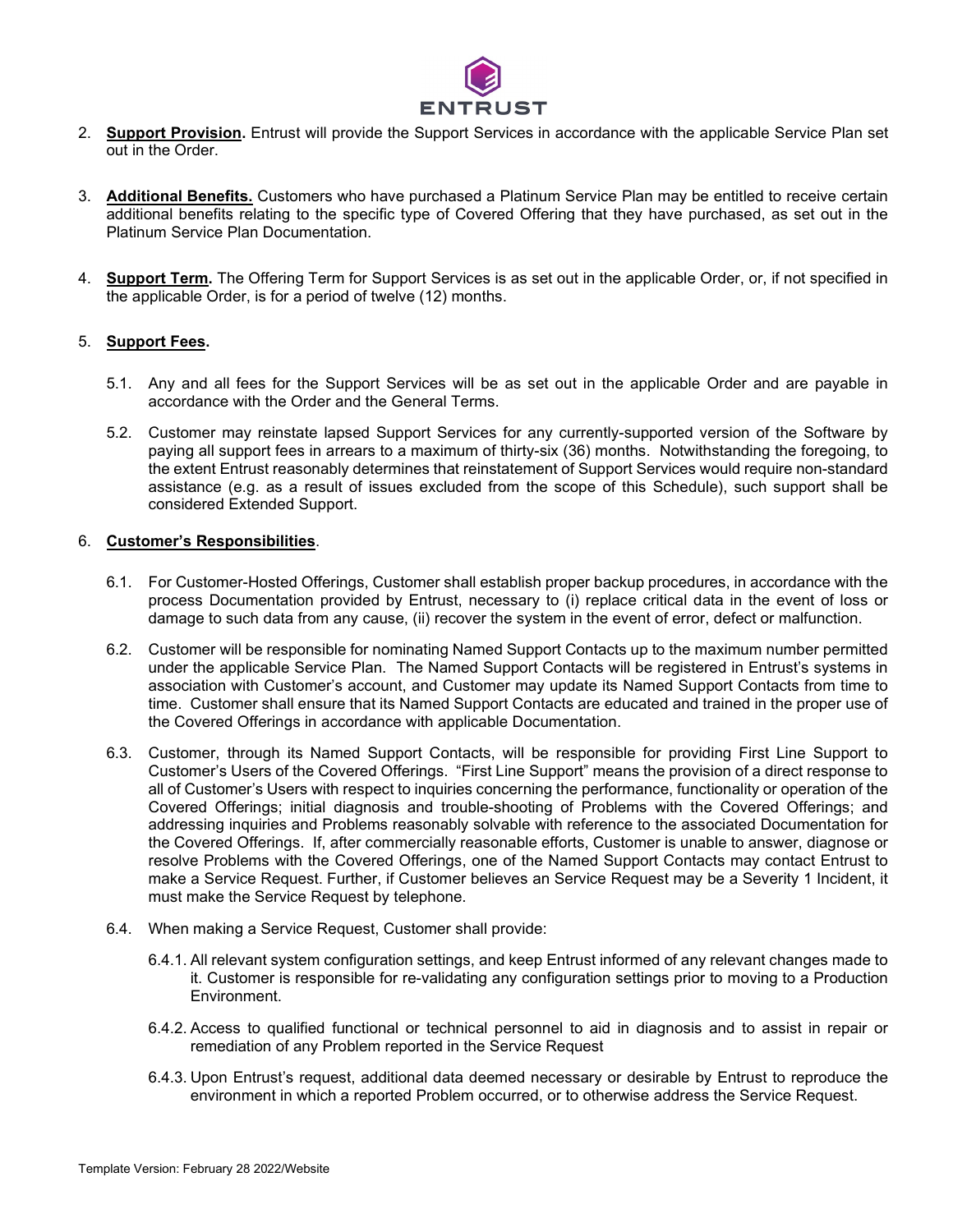

- 6.5. For Severity 1 Incidents, Customer must have dedicated resources available to work on the issue on an ongoing basis during the reported Incident. If no dedicated Customer resources are available, Entrust's obligations with respect to the Incident will be suspended until such time as such resources become available.
- 6.6. Unless specifically permitted in the applicable Agreement, Customer (and its Named Support Contacts) shall only contact Entrust, and not any of its suppliers or licensors, with questions or Problems relating to the Covered Offerings.
- 7. **Support Services.** Support Services include the following services:
	- 7.1. Entrust Support Portal. Entrust makes available a support portal which is accessible 24 hours a day, 7 days a week except for any downtime experienced due to periodic maintenance or network unavailability, which if scheduled, will occur on the weekend. Notice of any scheduled downtime is provided on the portal. Customer may use the portal to:
		- 7.1.1. access and view Documentation for the Covered Offerings, support knowledge base, the Entrust support newsletter, Software lifecycle information, and security bulletins;
		- 7.1.2. download (where applicable) Covered Offerings; and
		- 7.1.3. log, view and receive updates on Customer's Service Requests.
	- 7.2. Entrust will provide Second Line Support for the Covered Offerings, which will be available by telephone, chat and email. "Second Line Support" means (i) communicating with Customer's Named Support Contacts with respect to Service Requests; (ii) diagnosis of Problems reported in Service Requests; (iii) addressing Problems reported in Service Requests to the extent that they are within Entrust's control. The availability of Second Line Support is set out in the applicable Service Plan. With respect to suspected Severity 1 Incidents reported by telephone, if the call is not immediately answered, and Customer leaves a voicemail reporting a suspected Severity 1 Incident, Entrust shall use commercially reasonable efforts to acknowledge and confirm the classification within one (1) hour of receipt of the voicemail ("Immediate Incident Response Time").
	- 7.3. Support for Third Party Vendor Products.
		- 7.3.1. If Entrust provides Support Services for any Third Party Vendor Product, as specified in an Offering Schedule, Order, or as agreed by the parties in writing, Entrust will use commercially reasonable efforts to support such Third Party Vendor Product in the same manner as other Covered Offerings, with the following exceptions: (a) if resolution of any Service Request requires changes or fixes to the Third Party Vendor Product or other assistance from the third party vendor, Entrust's sole obligation will be to escalate such Service Request to the applicable vendor; and (b) any time periods set out in this Schedule shall exclude any time during which Entrust is required to wait for a response or resolution from the vendor.
		- 7.3.2. Customer will be responsible for testing any changes or fixes provided by the vendor to fix any Problems relating to a Third Party Vendor Product and notify Entrust if any additional issues or deficiencies are identified or if the change or fix does not resolve the Problem (or creates a new one).
		- 7.3.3. Unless otherwise agreed by the parties in writing, Customer will not contact the vendor of any Third Party Vendor Product directly, but instead will communicate any Service Requests to Entrust.
	- 7.4. Service Request Classification. When Customer makes a Service Request, Entrust will, in consultation with Customer, first classify the Service Request according to its severity and nature. The Service Request will then be logged in Entrust's Service Request tracking system and classified into one of the following categories below. If Customer believes a Service Request may be a Severity 1 Incident, it must report the Incident by telephone.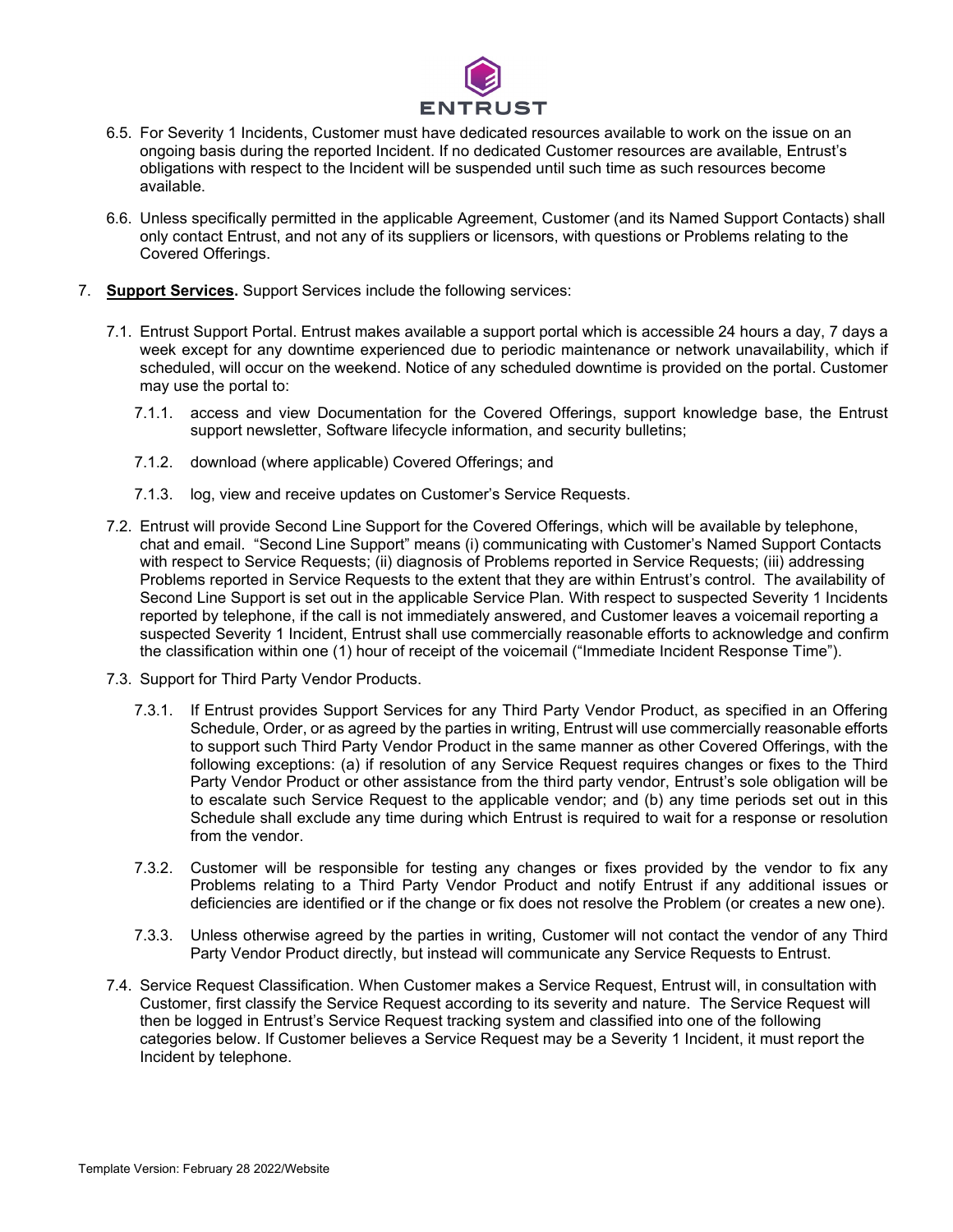

| Severity 1 | Production server or other mission critical system(s) are down and no workaround is<br>immediately available.                                                                                                                |
|------------|------------------------------------------------------------------------------------------------------------------------------------------------------------------------------------------------------------------------------|
| Severity 2 | Major functionality is impacted or significant performance degradation is experienced. The<br>situation is causing a high impact to portions of Customer's business operations and no<br>reasonable workaround exists.       |
| Severity 3 | Inquiry regarding a routine technical issue; information requested on application capabilities,<br>navigation, installation or configuration; bug affecting low number of users or an acceptable<br>workaround is available. |

- 7.5. Responding to Reported Service Request. Service Request will be handled according to their level of severity in the manner set out below:
	- 7.5.1. Severity 1 Incidents Entrust shall promptly initiate and continue diagnostic and remedial measures, using qualified employees and in a workmanlike manner conforming to standards generally accepted in the software support industry. Entrust shall make commercially reasonable efforts to respond to a Severity 1 Incident within the target Response Times set out in the applicable Service Plan. The resolution and correction of Severity 1 Incidents may be implemented through a work-around, software fix, web interface fix or upgrade.
	- 7.5.2. Severity 2 Service Requests Entrust shall promptly initiate and continue diagnostic and remedial measures, using qualified employees and in a workmanlike manner conforming to standards generally accepted in the software support industry. Entrust shall make commercially reasonable efforts to respond to a Severity 2 Service Request within the timeframes set out in the applicable Service Plan. The resolution and correction of Severity 2 Service Requests may be implemented through a workaround, software fix, web interface fix or upgrade.
	- 7.5.3. For Severity 1 Incidents and Severity 2 Service Requests, Entrust shall advise Customer periodically at reasonable intervals as to the progress made by Entrust in diagnosing and/or correcting any reported Incident.
	- 7.5.4. In the event of a Severity 3 Service Request for a Problem, Entrust may include the resolution in the next infrastructure software upgrade or web interface upgrade.
- 7.6. Service Plan. The following table describes the service levels for the Silver Service Plan and Platinum Service Plan: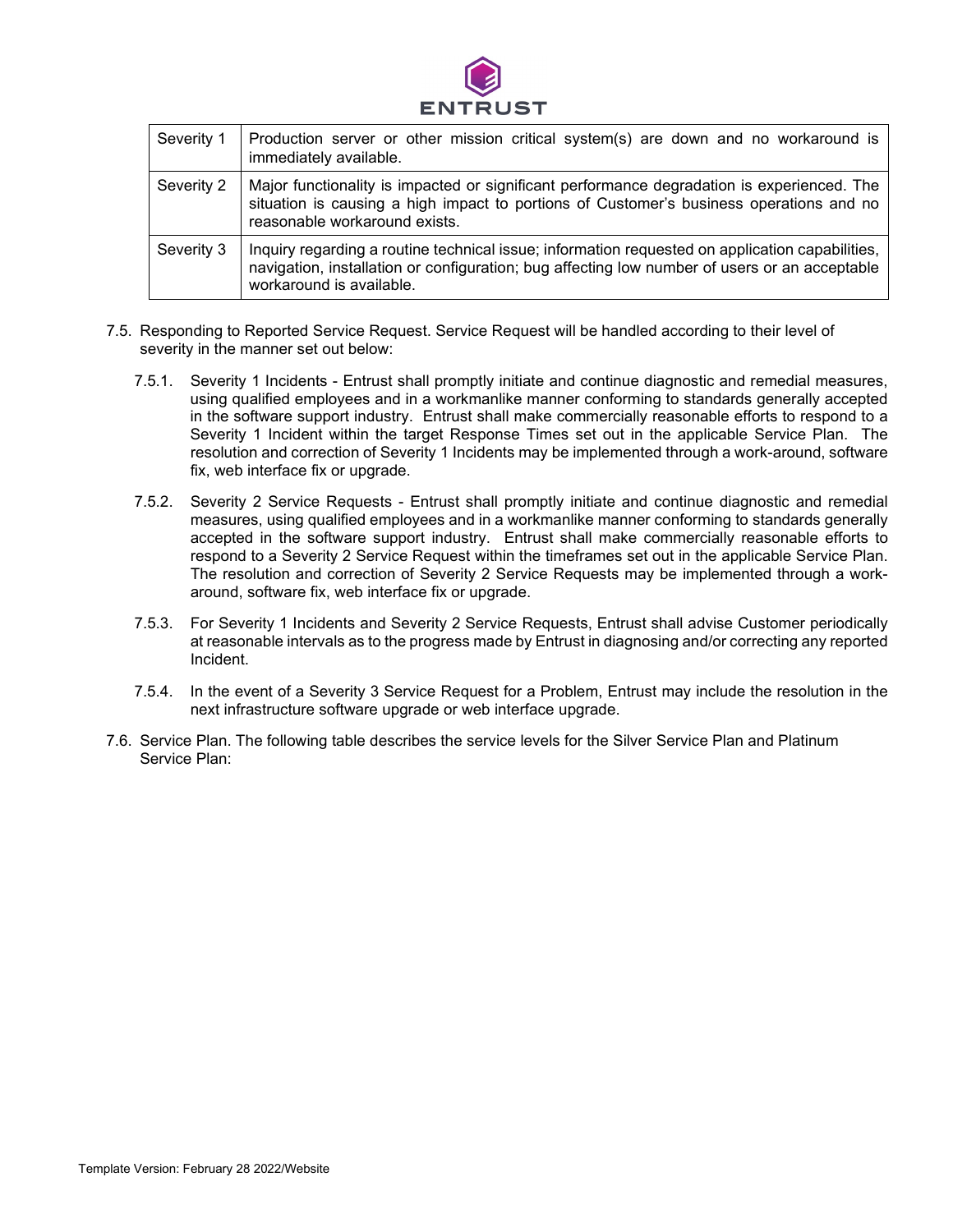

| <b>Support Service</b>                                   | <b>Silver Service Plan</b> | <b>Platinum Service Plan</b>   |  |
|----------------------------------------------------------|----------------------------|--------------------------------|--|
| Maximum number of Named Support Contacts                 | 5                          | 10                             |  |
| Availability of technical support services by telephone  | 24/5                       | 24/7/365                       |  |
|                                                          | (Sunday, 20:00             |                                |  |
|                                                          | Eastern time to            |                                |  |
|                                                          | Friday, 20:00              |                                |  |
|                                                          | Eastern time)              |                                |  |
| Priority telephone call handling:                        | No                         | <b>Yes</b>                     |  |
| Availability of technical support services by email/chat | 24/5                       | 24/5                           |  |
|                                                          | (Sunday, 20:00             | (Sunday, 20:00 Eastern time to |  |
|                                                          | Eastern time to            | Friday, 20:00 Eastern time,    |  |
|                                                          | Friday, 20:00              | except for December 25)        |  |
|                                                          | Eastern time,              |                                |  |
|                                                          | except for                 |                                |  |
|                                                          | December 25)               |                                |  |
| Priority email handling:                                 | No.                        | Yes                            |  |
| Immediate Incident Response Time                         | 1 hour                     | 1 hour                         |  |
| Call back for voicemail (Except for calls reporting      |                            |                                |  |
| Severity 1 Incidents)                                    | 24 Hours                   | 24 Hours                       |  |
| Response Time target for reported Service Requests       |                            |                                |  |
| Severity 1 Incidents                                     | 8 hours                    | 4 hours                        |  |
| <b>Severity 2 Service Requests</b>                       | 2 Business Days            | 1 Business Day                 |  |
| Severity 3 Service Requests                              | 3 Business Days            | 2 Business Days                |  |

## 8. **Upgrades for Customer-Hosted Offerings.**

- 8.1.Software Upgrades. Entrust will use commercially reasonable efforts to make available to Customer all Upgrades for Software and Third Party Vendor Products generally available from Entrust at no additional cost to Customer. Upon the release of each Upgrade, Entrust will have no obligation to provide Support Services for Superseded Products. Entrust may offer to provide Extended Support for such Superseded Product for an additional charge under the terms and conditions of a separate agreement. If Customer is interested in purchasing Extended Support, Customer may contact an Entrust sales representative or authorized reseller for more information.
- 8.2. Platform Options. If Customer has licensed a platform-specific version of Software (server Software only, e.g. "for Windows") and Entrust also offers the same version of the Software on an Entrust-supported computing platform other than the platform on which Customer originally licensed such Software (e.g. "for Mac"), upon request, Entrust will, at no additional charge, other than shipping costs, provide Customer with a copy of the alternate platform version of the Software as a replacement for the originally-licensed version. Customer may use the alternate platform version of the Software for the new platform pursuant to the same terms and conditions applicable to the original platform version of the Software, provided that Customer may not run both versions of the Software concurrently.

## 9. **Exclusions.**

9.1. Entrust shall have no obligation to provide Support Services under this Support Schedule if a Service Request is made because of: (a) Customer's failure to maintain proper site or environmental conditions, (b) any fault of Customer or any User, including misconfiguration of components, improper use, or use that is not in accordance with the applicable Documentation, (c) any attempts at repairs, maintenance, or modifications to the Covered Offerings performed by a Person other than authorized service personnel of